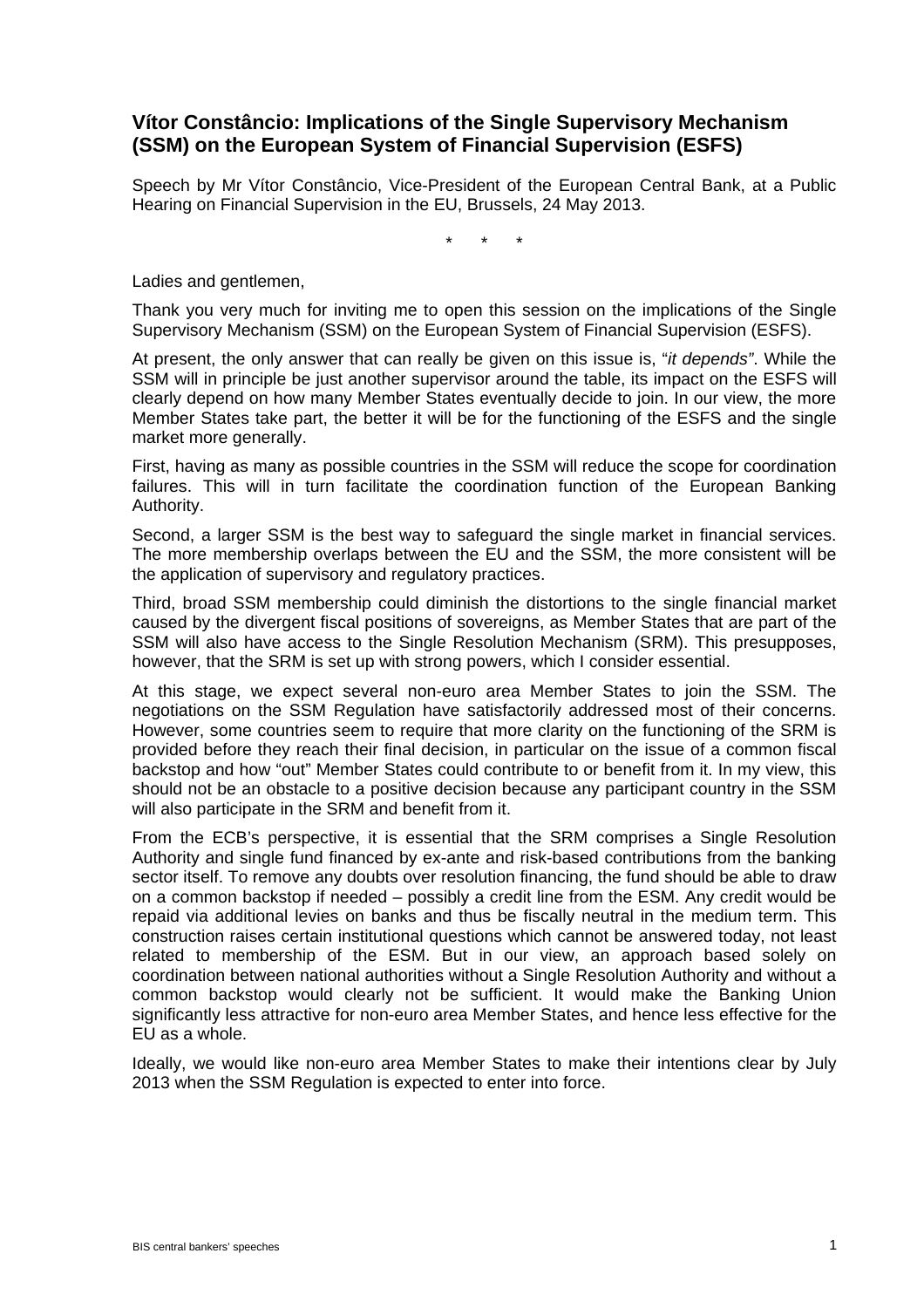#### **Interactions with the ESFS**

While we cannot say definitively how the SSM will affect the ESFS without knowing its eventual composition, we can identify certain structural ways in which the SSM and the ESFS will interact.

### *European Banking Authority*

Regarding the European Banking Authority (EBA), interactions with the SSM will necessarily be very intense, and in three areas in particular.

First, the single rulebook. EBA will remain responsible for developing regulatory policy and technical standards that will form the basis of a single rulebook for banks across Europe. The SSM will play a key role here, as I noted, in improving coordination between supervisors. It will therefore significantly support the accomplishment of EBA's mandate to establish that single rulebook.

Second, the EBA supervisory handbook. In order to encourage supervisory convergence in Europe, the EBA is currently developing a supervisory handbook which reflects best supervisory practices across the EU. At the same time, the SSM will develop its own more detailed supervision manual, which lays down the supervisory approach to be taken by the SSM including on off-site and on-site reviews, risk assessments and model validations. The ECB and the EBA are cooperating closely to ensure that these two projects are fully consistent. Here again, the existence of the SSM will greatly facilitate the work of the EBA, as all SSM members will naturally converge in their supervisory practices.

Third, the conduct of stress tests. The Council Regulation requests the SSM to conduct a comprehensive assessment of the banks that the ECB will supervise directly. This will have two main building blocks. First, a balance sheet assessment, which is a point-in-time evaluation of the asset side of banks' balance sheets. Second, a forward-looking assessment of individual banks' capital positions and provisioning levels in the form of a stress test. This stress test, and future stress tests undertaken as part of the SSM's regular supervisory functions, will be conducted in close cooperation with the EBA, in particular regarding the design and timing of the exercises.

# *European Systemic Risk Board*

As regards interactions with the European Systemic Risk Board (ESRB), the activities of the SSM will have a clear systemic dimension and so cooperation between the SSM and ESRB will be essential.

In particular, while macro-prudential powers will rest also with national authorities, the ECB will be able to use macro-prudential instruments, either at the request of national authorities or by deciding to adopt stricter measures than the ones adopted at national level. This implies an increased coordination function in the macro-prudential areas for countries within the SSM that will naturally create some overlap with the macro-prudential role of the ESRB for the wider EU.

However, I expect the macro-prudential functions of both institutions to be complementary. The ESRB will play its role in adopting recommendations to help coordinating macroprudential decisions as provided for in EU Regulation (namely CRR), in particular with the countries that do not join the SSM. In addition, while the SSM will exclusively focus on banking systems, the ESRB has an additional macro-prudential function regarding the nonbank parts of the financial sector, and as such will be well placed to address cross-sectoral issues.

# *Interplay with the other ESAs*

Finally, let me be very brief regarding the SSM's interaction with ESMA and EIOPA. Although the supervision of markets and the insurance sector will remain with the national authorities,